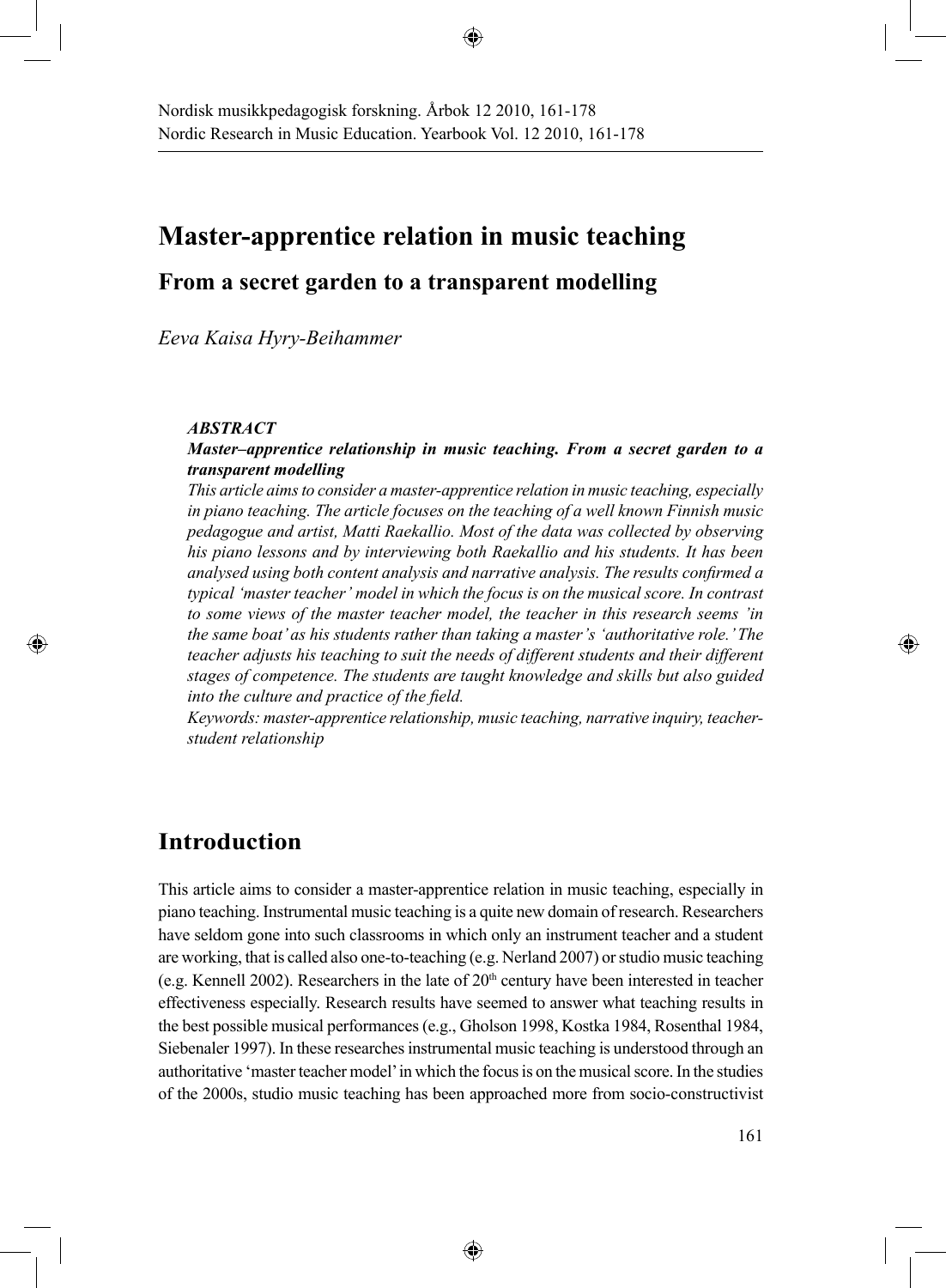or socio-cultural point of views and there is knowledge about studio music teaching as reflective practice (Koopman et al. 2007, Triantafyllaki 2010, Young et al. 2003), social practice (Nielsen 2006), as an interaction between a teacher and a student (Rostvall  $\&$ West 2003) or as cultural discourses (Nerland 2004, 2007).

 A master-apprentice relationship in music teaching may be romanticised because of its personal teacher-student relationship. Some researchers have spoken of instrumental music teaching as a 'secret garden' or 'secret activity' that goes on privately behind closed doors (e.g., Rostvall & West 2003:214, Young, Burwell & Pickup 2003:104). Teaching that occurs in an intimate master-apprentice relationship and when the teacher works possibly as an performing artist may be seen as happening in an ideal learning environment, the opposite of mass teaching in schools, for example. On the other hand – a counter-balance to that romanticisation – master-apprentice teaching has been criticised as a model based on the authority of the master, an authoritised model that promotes imitation learning<sup>1</sup>. (See Nielsen & Kvale 1997:134)

 This study examines the master–apprentice relationship in music teaching through one case, the teaching practice of a well-known Finnish piano pedagogue and artist, Matti Raekallio. I chose Raekallio both as an appreciated piano pedagogue and because I had attended his piano master courses during my professional music studies, and experienced his teaching as competent in challenging and clarifying the aims of my piano playing. In the beginning of this study I was interested in – like Koopman et al. (2007:375) in their study on practice in conservatoire education – what actually happens in music lessons. To collect data for the study, I interviewed Raekallio and his students and observed his piano lessons, both his master courses and his everyday lessons. The data was collected initially in the dissertation (Hyry 2007).

⊕

 In this study master-apprenticeship is looked at from an educationalist point of view: to be a (master) teacher does not differ ontologically, for example, with the teaching of different subjects. Being a teacher is always evident in teaching practice where someone is taught and its essential part is an interaction between teacher and student. When teaching younger students, the pedagogical relation, the relation between teacher and student, is emphasised. In the didactical relationship, the teacher relates to the relation between the student and the content. When the teacher is an expert in his or her subject, the relation between a student and a teacher is more didactic, such as in this research.<sup>2</sup> (Kansanen & Meri 1999) Max van Manen (1991, 1994) sees the teacher-student relationship essentially as a pedagogical one. He emphasizes pedagogical tact, pedagogical moment and caring in teaching. By 'pedagogical relationship' he (1991:74-77) refers to double intentional relationship. The teacher cares for the child/adolescent the way s/he is now and the way s/he may become. What makes this relationship special is the fact that it is temporal and the teacher has certain didactic goals. In this relationship there are pedagogically charged situations in which something is expected of the adult/the teacher. These situations require action, although action can also be non-action. This active encountering van Manen refers to as 'pedagogical moments'. Pedagogical situations change continually, because the

⊕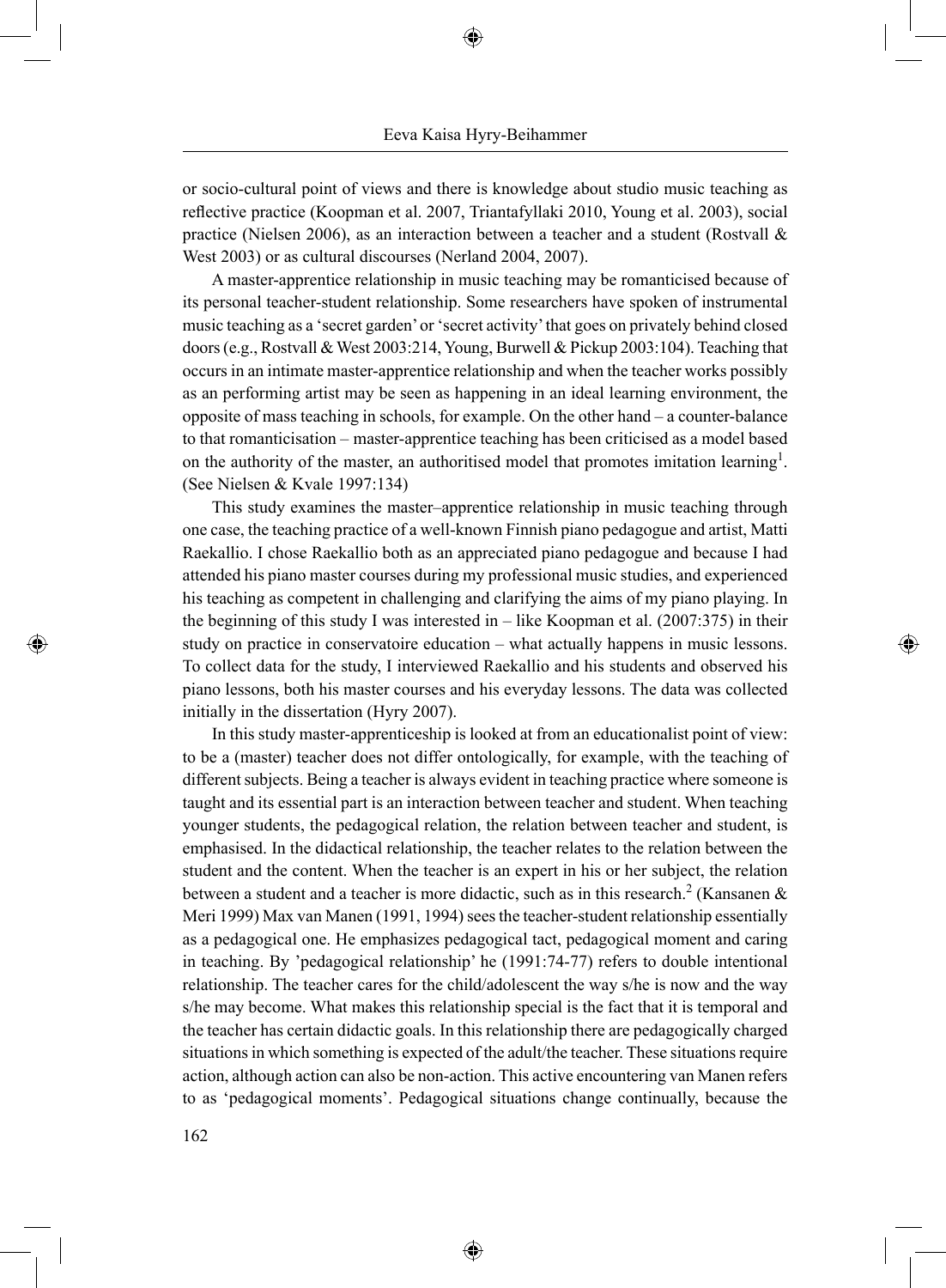students, the teacher, the atmosphere and the time are never the same (van Manen 1991: 187) and for this reason the teacher needs to have pedagogical tact. This means sensitivity in different situations to take into consideration other person's feelings and thus being caringly orientated towards the other (van Manen 1991:145-147).

In this article master-apprentice relationship in music education is understood also as a special case of teacher-student relationship that must be studied in its own historical and social context. To follow that, the current study employs narrative approach to study and understand a teacher's work and life by listening to a teacher when teaching and when discussing his or her work and life (Elbaz-Luwisch 2005), as well as to understand students' lives by listening to students. In the act of telling we make sense of our experiences; in our stories we look at our past life through the present and the future (Riessman 2008). Narratives<sup>3</sup> can be seen as interpretations of the world and of social reality that help us to build our identities and to answer the questions 'Who am I?' 'Where do I come from?' and 'Where am I going?' By listening to a teacher's stories we can clarify the values, beliefs, and conceptions that motivate that teacher in her or his work (see Elbaz-Luwisch 2005), as is the case in this research. On the other hand our narratives are not unique but we have a common store of stories. In the manner of Bruner (2006), I understand that our culture – the everyday life around us – affects our manner of thinking, and that we learn culture by telling stories and listening to stories within culture. Storytelling is always situated temporally and is recollective in nature: personal histories and experiences are intertwined in their cultural and social contexts, in so-called 'greater stories' (see Baddeley & Singer 2007). Therefore the research question is, how the master-apprentice relationship is told during piano lessons and in the stories of the teacher and his students. There are three ways of approaching the research question with different data. Firstly, the master-apprentice will be examined from the point of view of a master, 'becoming a master', through stories of Raekallio and his students that are based on the interview data. Secondly, based on teaching observations will be described what happens in piano lessons between the master and his students. The concepts of teaching strategies and styles are used to study 'how' music is to be taught. Thirdly, the relations between the master and his students will be examined mainly through the interview data.

## **Collecting and analysing data**

⊕

Data was collected in two stages for the study. The first set of data consisted of two interviews with the teacher, of audiotapes or video recordings of piano lessons with twelve students aged between fifteen and twenty-five in his 'piano masters' courses, and of interviews with five students after lessons. Further data included articles on the teacher or written by the teacher himself. In the second stage, I collected supplementary data that included a third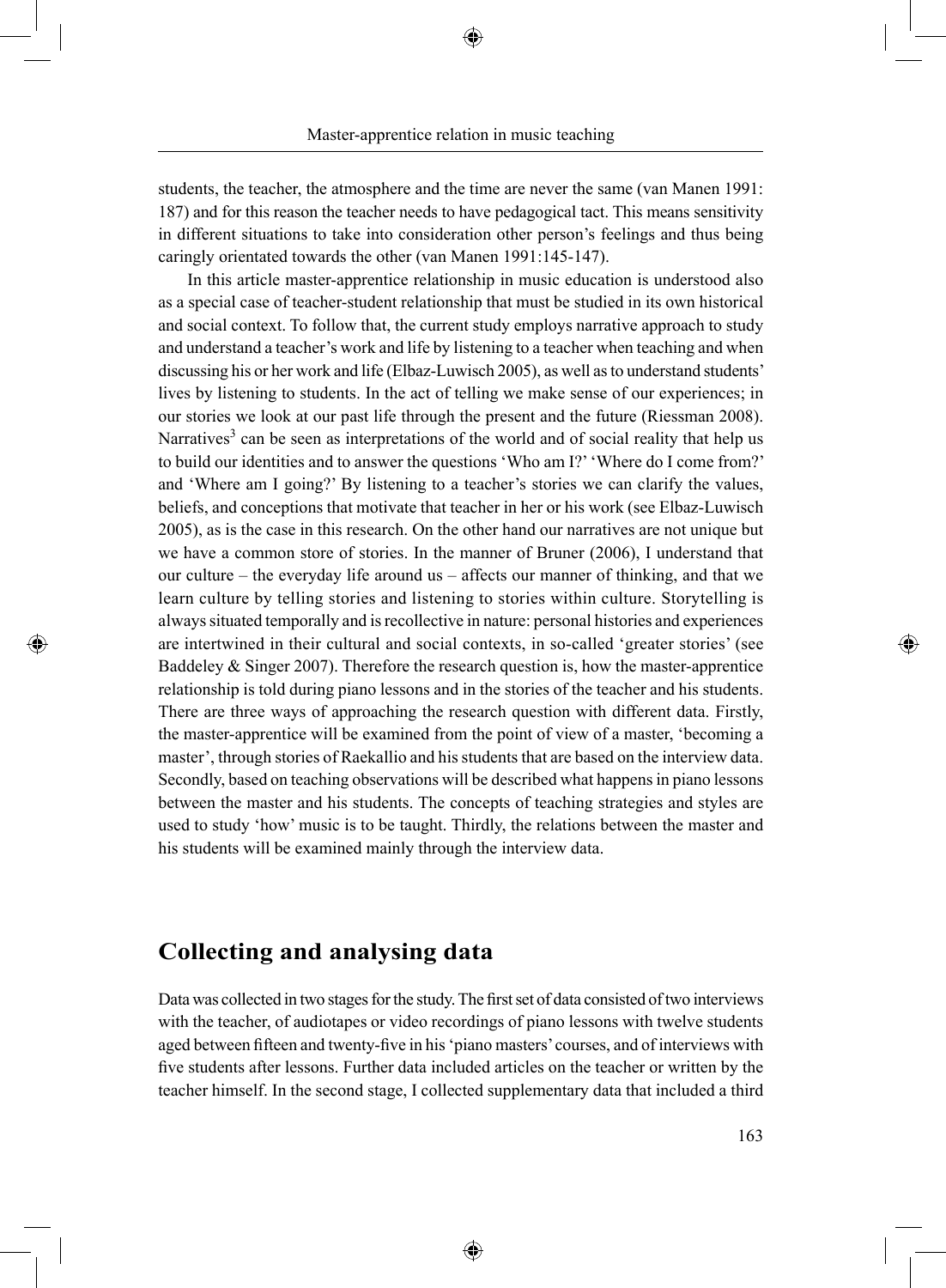interview with the teacher and interviews with his three regular, professional students after their lessons. Those lessons were also recorded on videotape. The students were at different stages of learning: one a 'beginner,' one working on his final Master of Music degree, and one doing postgraduate research. The duration of lessons varied between sixty and ninety minutes. When referring to lessons or student interviews in this text, I use the concepts Lesson 1, 2, 3 or Student interview 1, 2, 3 so on, up to Lesson 15 or Student interview 15. The number following 'Lesson' or 'Student interview' refers to the lesson or the interview of a particular student. The abbreviation 'RP' and 'SP' are used in the examples of lessons. The abbreviation 'RP' means 'Raekallio plays,' while 'SP' means the 'student plays'; 'R' stands for 'Raekallio' and 'S' for 'student.'

The interview data of Raekallio and his regular students was very narrative in nature and I read it vertically, aiming to sketch their life stories through past, present, and future. I also used a horizontal approach to reading, to distinguish significant others, core experiences, and turning points in life from the data. From this data I also analysed how Raekallio and his students told their relationships between them and also into music. Piano lessons were analysed through content analysis to investigate what happens during the piano lessons, how things are taught, and the relationships between the piano teacher and his pupils. In accordance with Malcolm Tait (1992), I take music teaching strategies and styles to mean 'how' music is to be taught. Tait divides teaching strategies into two main categories, *verbal* and *non-verbal* strategies, that represent actions and interactions. Under these two main categories I differentiated sub categories named guiding practising, listening, using professional vocabulary and modelling. In different situations a teacher uses different strategies and combinations of strategy. I define teaching style in the manner of David Hansen (1993) and Jukka Husu (2002:53) as the teacher's personal style; his personal method of practising and being present, or his way of giving feedback. While analysing the piano lessons I searched for new ways to read. I began to read the lessons more horizontally to differentiate between the episodes that exist at the beginning and at the end of a lesson and to identify the clear intention of the lesson. Through this reading, I formed conclusions about the teacher's style and began to recognise in the data so-called 'curriculum stories' (Gudmundsdottir 1990) that the teacher used to organise the content into narrative form, putting his knowing into telling. (See also Hyry-Beihammer in press) Here I rename curriculum stories as teaching stories. While playing, the teacher might refer to other pieces by the composer or other composers or to the presentations of other musicians to shed light on the nature of the piece. He might also refer to a possible audience, and to how that audience would experience the playing. Telling teaching stories can be understood as a teaching strategy but also as a narrative form of teacher knowledge<sup>4</sup>. Sigrun Gudmundsdottir, a pioneer of narrative teacher research, states a teacher can develop curriculum stories during his or her whole teacher career and in that way interpret his or her teaching over and over again (Gudmundsdottir 1990, 109, see also Gudmundsdottir 1995).

⊕

⊕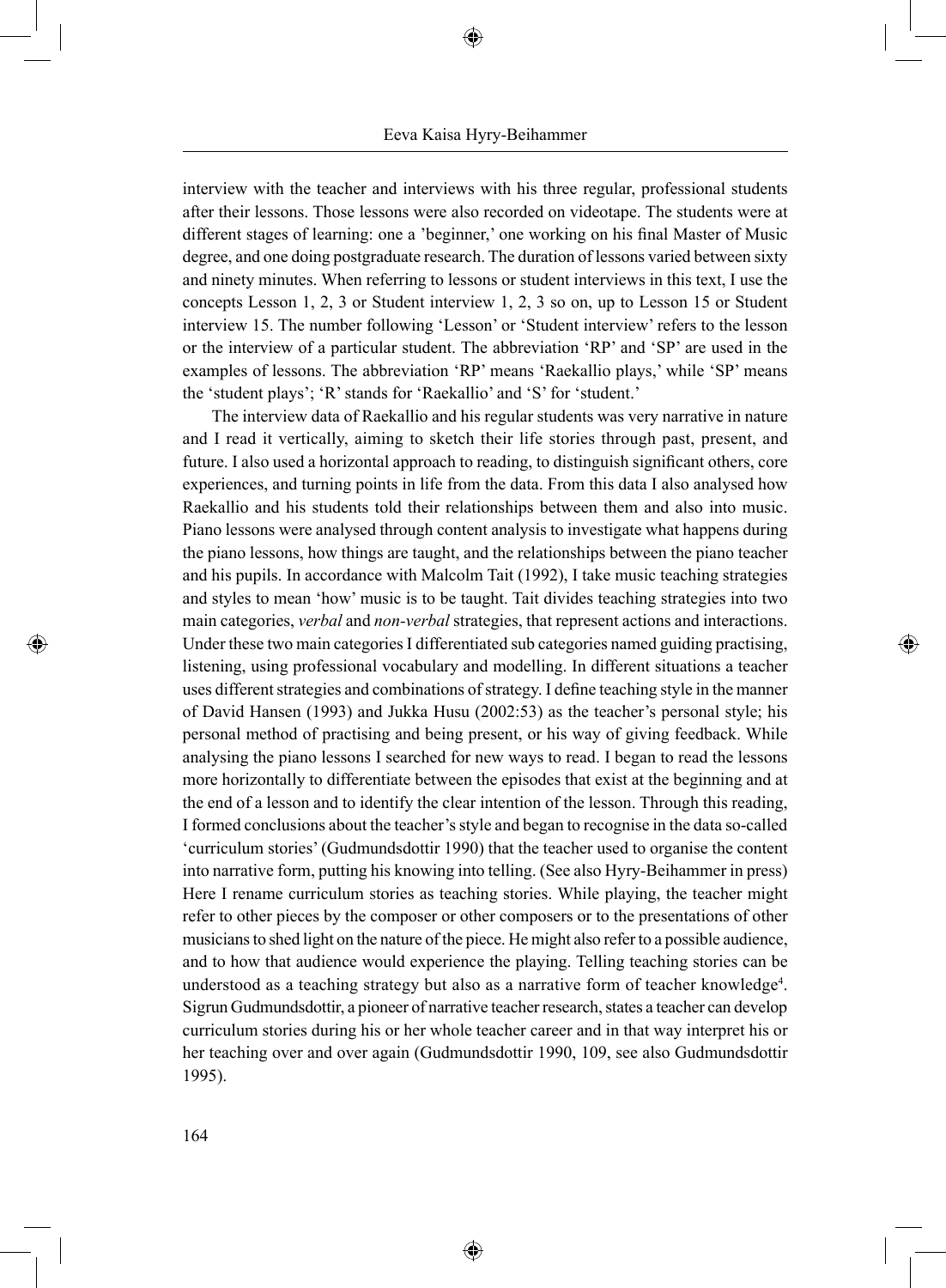## **Becoming a master**

⊕

A 'master' can be defined as an artist who is an expert in his or her field (cf. Elliot 1995: 49-71). Music masters may teach at an institute of music education, in which some masters might only teach 'master courses.' It is typical to music education that a student attends master courses – as I attended Raekallio's courses during a summer when studying music professionally. Participation in a highly-valued master teacher's course can be seen as a merit and desirable for mention in a CV. In music teaching, students quite often choose masters and teachers also tend to choose students. This has resulted in some characteristic stories: for instance, in Beethoven's time, Joseph Haydn approved him (Beethoven) for his student in 1792 and Beethoven approved nine-year-old Carl Czerny for his student immediately after Czerny had played him Mozart's piano concerto in C. Beethoven, on the other hand, wasn't totally satisfied with Haydn's teaching and ached for a stricter discipline. Later Beethoven gravitated to another teacher to study especially counter-point, at the beginning secretly from his own teacher. (Matthews 1985:24-37) This approach differs from school teaching in which students can seldom choose their teachers and vice versa.

This master-apprentice tradition is meaningful in the stories of becoming a musician. For example, Raekallio's musical life story (see example 1) features a friendly teacher at the beginning of his studies who maintains a pleasant and enthusiastic atmosphere during lessons. When playing became more serious and professional, a more demanding teacher led to the musical world; after that, an outstanding instrument teacher was a key person behind the decision to choose music as a profession. After graduating he completed his studies abroad with other masters. In other studies also, teacher characters described above have been found specifically in the careers of those becoming professional musicians (Davidson & co. 1998, Manturzewska 1990, Sosniak 1985).

### *Example 1. Matti's musical 'life story' retold by the author, based on Teacher Interviews 1 and 2. See also Hyry (2007:67-69)*

I am not a child prodigy. I was 11 years old already when I began piano lessons with a friendly, sock-knitting lady. Entry into a music college two years later was absolutely decisive for me, and an enormous cultural shock, too, since I had no relationship whatsoever with classical music at home. My first teacher had just graduated and was very eager. Under her tutorship I started to make so much progress that she decided to hand me over to the head teacher, who was the piano guru of the day. With the head teacher I began to make frantic progress. I was given challenging pieces to play and I started going to concerts and reading everything there was to read about the piano. After three years at the music college I was so convinced of my desire to play that I quit senior secondary school and started practising eight hours a day. I gained my piano diploma at Sibelius Academy when I was 23 years old. Before my diploma, however, I had gone to complement my studies abroad, in London, Vienna, and Leningrad. I appreciated especially my teacher at the Academy in Vienna, who was a very important teacher for me in the purely musical sense; he really guided me in the way of artistic direction.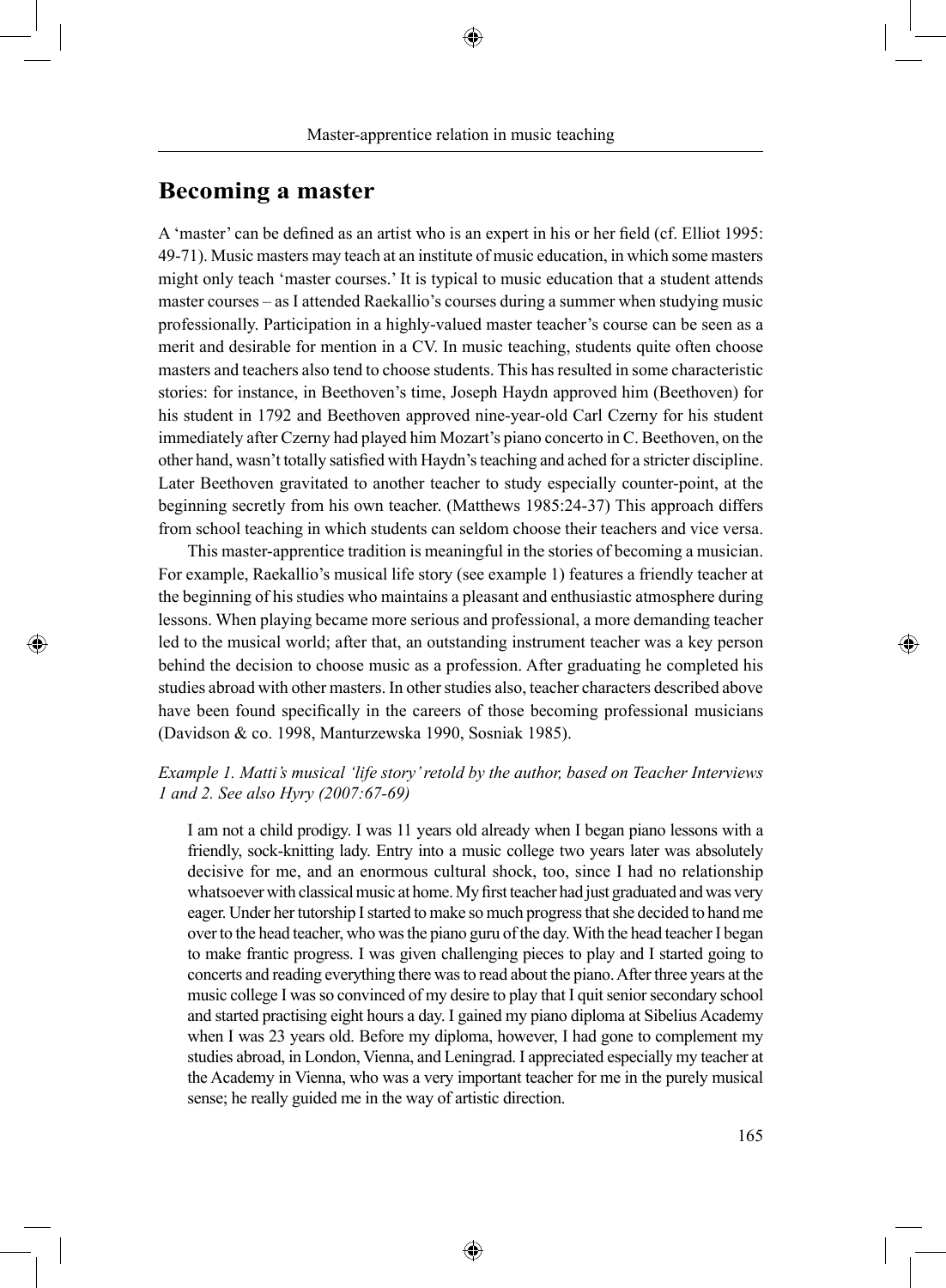In Finland the meaningful context of becoming a master in music is the Finnish music education system. Finland has a quite systematic scheme of music education from musical kindergarten to professional level. In appendix 1, the Finnish music education system is presented as parallel to the general education system. Finland has a publicly financed network of music institutes that covers the whole country and which is regarded as one of the prerequisites for the high standard of musical competence today. For example, in 2007 and 2008, almost 50 000 children or teenagers studied in music institutes as well as taking part in compulsory education. Those most interested in music, such as the students in this study, may continue their studies in conservatoires or study music professionally to qualify as a music pedagogue in one of ten polytechnics (universities of applied sciences) or at the Sibelius Academy, the only music university in Finland. Performing artists are also educated at the Sibelius Academy. Studying in this system you may move from one master to the next, perhaps to a yet more professional degree. All the students in this research have gone at least in part through this music education system. Also, on the basis of students' stories in further data it is evident that the role of instrumental music teachers cannot be overestimated. The teacher must establish a confidential contact with the student and maintain a pleasant and enthusiastic atmosphere during lessons. The teacher must choose challenging programmes that are neither too easy nor too difficult for the student. These features are especially important at the beginning of the studies. (Student interviews 13, 14 and 15)

⊕

### **In a piano lesson**

◈

### **Guiding practising and giving positive feedback**

Typically, a lesson begins by the student playing the whole piece, mostly by heart. Then, from part to part, the piece is run through with technical, musical and practical (how to practice) ideas. We could say that the piece is re-created or re-narrated during the lesson. Based on what he hears and sees, Raekallio introduces a number of proposals for improvement and alternatives. At the same time, they are tasks for the student. The teacher also gives tips on how to practise at home, how to practise economically, and what are the critical points when practising. *Guiding practising* can be called a typical feature of the teacher's teaching strategies. However, when giving advice on how to practise, the teacher often emphasizes that the most important thing is the final sound of the piece, and practising is only the way to achieve it.

 The teacher uses verbal and non-verbal teaching strategies (Tait 1992). He *listens carefully* to the student's playing and is present actively during lessons, as is visible in the expression of concentration on his face or when conducting a student's playing with his hands like a conductor. When giving feedback to a student he verbalises the feedback *using specific musical terms and professional vocabulary*, creating verbally colourful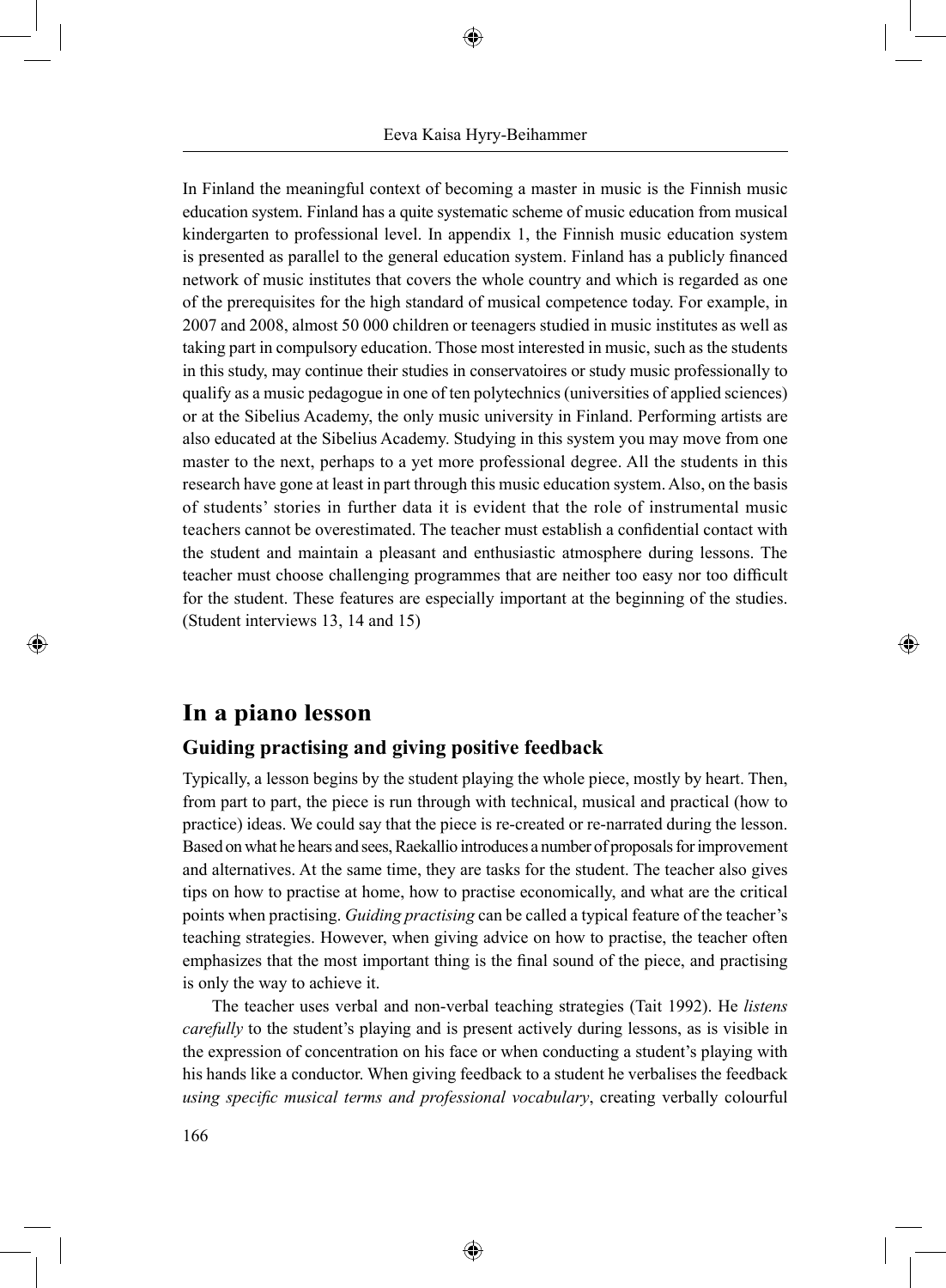#### Master-apprentice relation in music teaching

♠

and evocative expressions. When solving technical problems, his speech changes to the language of analysis. During or after that verbal analysis, he can test his suggestions with his own instrument through *modelling*. For example, when teaching Aram Hatsaturjan's Toccata, the lesson concentrates on creating the precise rhythm at the beginning of the piece and the teacher describes the rhythm in revision as it were, using the words 'robust,' 'iron,' 'carved in stone,' 'mercilessly severe,' and 'granite-like':

You could make the start a bit more robust still: it'd be a really clear constrast, a real iron rhythm there…it'd be really good if it played as if it was carved in stone, so to speak… that bit would be quite slow [RP] ta-ka-ta-kat tu-ka-ta-ka tsinga tsango, completely in rhythm… try it out [SP] great, it's getting better; that's better already now … [RP] … try one more time… let's make it really spot on [SP] I mean, try to arrive at a really mercilessly severe rhythm … [SP] … now it was well in tempo, by the way; that's when the start is impressive, I think – really granite-like [SP] Yeah, that was a lot better … here, if you want, you can take it like *grandioso* and *rubato.* (Lesson 8)

Modelling may happen through playing alone, in which case the student can learn through what is seen or heard, quietly. Often to the teacher's model playing belongs a verbalisation of the performance during the model playing or after it, like in the example above. This type of event allows the student to follow the teacher's problem-solving and skill development and to appropriate them into his or her own playing and study of playing. It is essential to verbalisation that the teacher comments also on the student's performances, offering the student an opportunity to develop reflections on his or her own actions (Nielsen  $\&$ Kvale 1997:134).

⊕

 The most characteristic features of Raekallio's teaching style are visible in the previous example. The text of the citation itself describes his *intense presence* in the lesson and his participation in the playing process of the student. The other important feature is a *supportive teaching style*; for example, Raekallio gives students plenty of *positive feedback*. Raekallio's ability as a teacher to place himself into the student's position is visible also in the citation. He gives a student positive feedback about her musical performance, but at the same time challenges her to strive for new musical goals. (See also Hyry 2007, 106-109)

# **Telling piano pieces into their cultural, social and historical contexts**

The teacher knows his teaching area very well. He knows music and has a good knowledge of the subject. Raekallio conceives of how to 'realise' that subject knowledge with his instrument as a tool: he has 'know-how' knowledge. He knows pieces and their contexts, their relations to other cultures, their ages, and about the other texts of the composer. This

⊕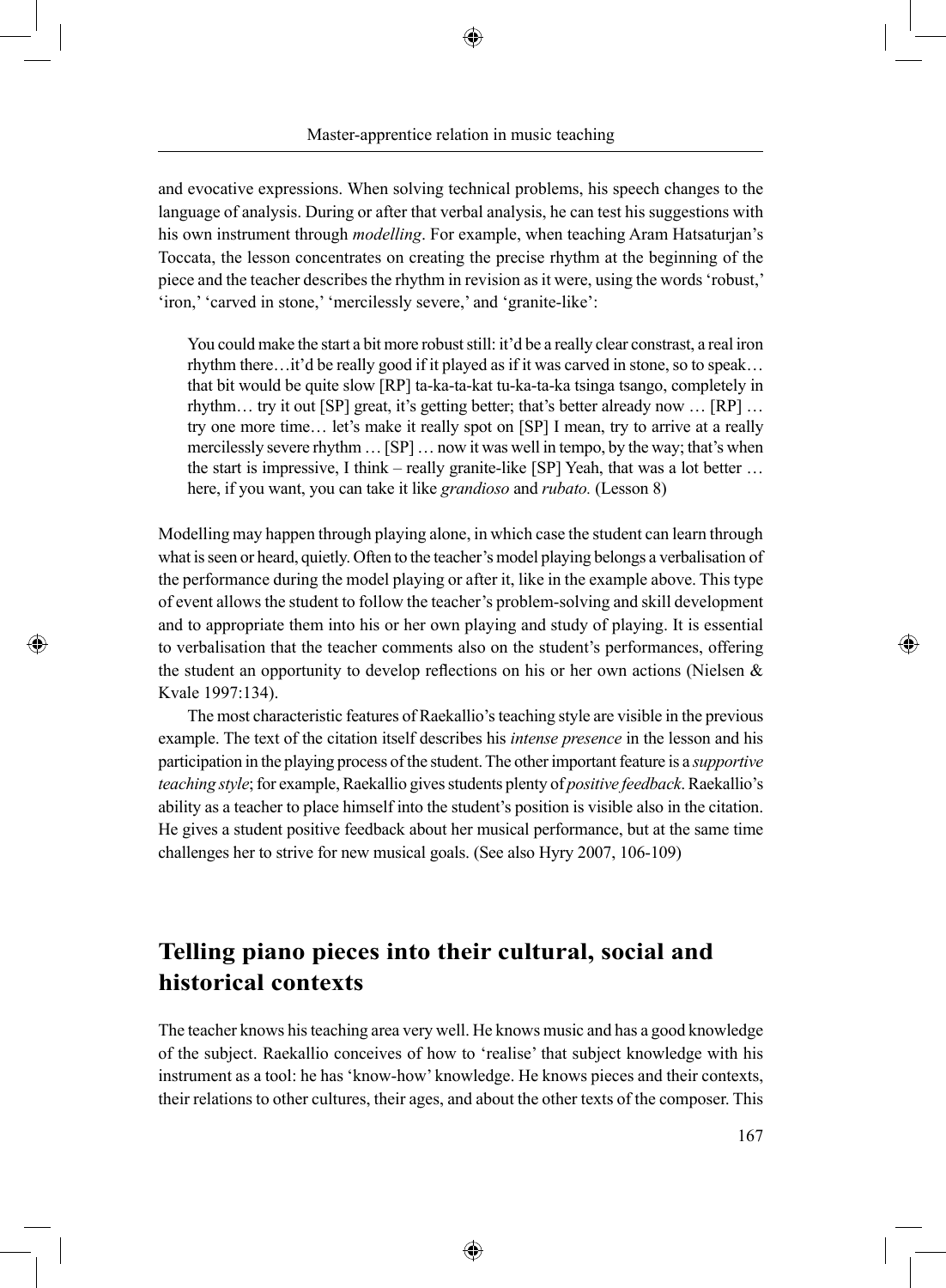all comes out during lessons in his narratives, in 'teaching stories.' For example, when teaching Hatsaturjan's Toccata, he starts by introducing different types of toccatas, including Prokofjev's, Schumann's, and Bach's. He then samples his presentation and attaches it to Hatsaturjan's Toccata. "This [Hatsaturjan's Toccata] is like a mix of two [Bach's and Prokofjev's]. There are contrasting things here, free periods, even improvised periods, and, on the other hand, this beginning that is very *marcato*" (Lesson 8).

 During lessons Raekallio refers also to other musicians. When playing Chopin, for example, he tells his student about one pianist's technical ideas for Etude no. 12, op. 25 (Lesson 4) or another pianist's solutions to forming a definite phrase in Ballade no. 1, op. 23 (Lesson 13). When playing the Ballade the student complains of the difficulty of a simultaneous *ralletando* and *diminuendo* at the end of a phrase, and Raekallio encourages the student to listen to French pianist Samson François' interpretation of the same part. "One guy who does this moment terribly well is Samson François. You should hear it. I've sometimes talked to you about this guy, by the way. [S: Yeah, sure] That I remember correctly by chance. Really, you know, elegantly, what I'd call light and refined" (Lesson 13). The teacher also narrates himself into 'musician stories.' When playing Chopin's Etude no. 12, op. 25, for example, Raekallio talks about his experiences, about the requirements of the piece, and about the need to practice the piece again and again although he has performed the piece in concert already. At the same time he consoles the students, stating that they are not alone with their work, and refers to another pianist, Russian concert pianist Sjatoslav Richter, who finds the process of practicing endless: "Richter says, it's really comforting that Richter of all people says that practising is like carrying water in a sieve [laughter]" (Lesson 4).

⊕

 Raekallio's teaching aims at a sounding final result, a 'public presentation' as he expresses it (Teacher interview 1). He narrates active audiences into his teaching also. For example, to the Liszt player he emphasises that, "It is important that an audience can hear two separate tunes instead of one" (Lesson 1). Or, referring to 'Night Song' of 'Nocturne of Three Scenes' by Selim Palmgren, a Finnish composer, he speaks about the audience yearning for the melody, saying "Just that it would be great from the audience's point of view if there was a scarlet thread to pick up" (Lesson 9).

## **Piano teaching in relations**

### **Teaching different students in different ways**

As the starting point for his teaching, Raekallio mentions that he concentrates on educating professionally-oriented pianists. Raekallio assumes that his students regard piano playing as an important area of their lives. However, he states that he wants to teach different students in different ways in different situations. His relation to different students can be understood with a three-level model that he describes. Firstly, if a student is more in the beginning

⊕

◈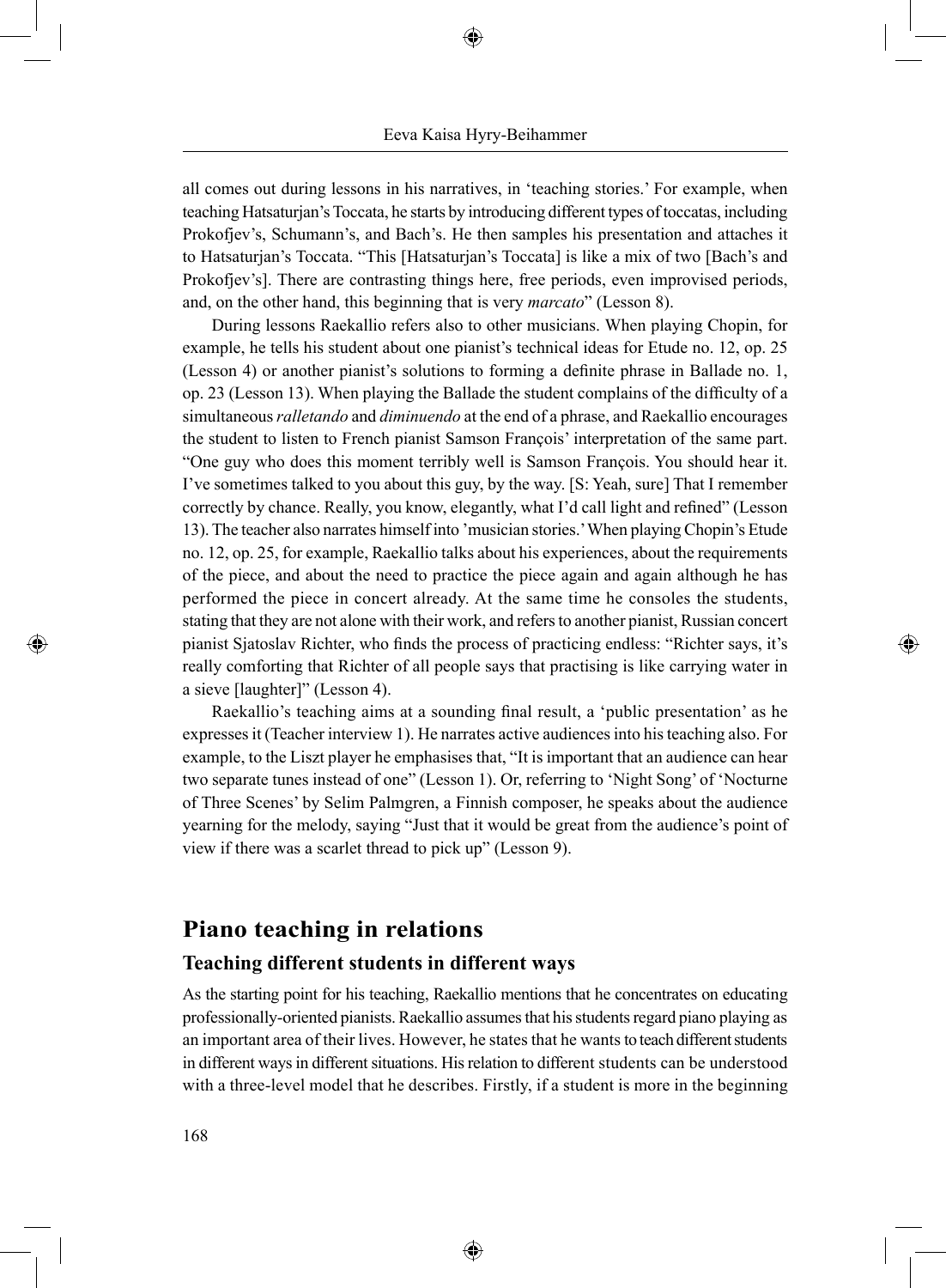in his or her piano studies or if the piece is in an embryonic stage, the teacher observes the types of problems a student has with his or her 'instrumental handicraft.' Secondly, notes and working with notation is an important phase in teaching. The teacher directs his teaching according to the student's preceding independent work with notation and that student's discoveries in the piece. On the last level, when 'the instrument is in hand' and the notation is well-worked, the teacher and student will discuss more interpretative issues (Teacher interview 3). This also enhances the discussional relation between a teacher and a student that becomes visible especially with more advanced students. I even interpreted the discussions of one lesson (Lesson 14) as ongoing *negotiations* through several themes*.*  During the lesson, the teacher and the student brought up different ideas and views, and as a result of the discussion, or even debate, the teacher made a summary, as in the following example that I have named as the episode of "negotiation of final tempo." The piece under work was Beethoven's piano sonata As op. 110.

R: Good, good, very good. I mean this here. One thing that's special here is the solution of final tempo. How does it go then? I mean it's an awfully interesting question if this way to solve it is well-grounded or not. You see, if there is a comma there or not. I mean this is fugue of the form tempo *L'istesso tempo della fuga poi a poi di nuovo vivente*. If there is no comma [between 'fuga' and 'poi'], it is the way you did it there. But if there is a comma, it is slower. This is a more unusual solution, but it certainly sounded tremendously good.

S: Oh, you mean…

⊕

- R: You see, if there were a comma…
- S: It would be slower
- R: Quicker, much quicker

S: Yes, I mean quicker, quicker, fugue directly from the fugue tempo and then quicker here.

R: Yes, sure. You see, if it's directly the fugue tempo

S: wieder Auflebend

R: Yes, what do *poi a poi di nuovo vivente* and *wieder auflebend* mean? Is it tempo or is it character?

S: But wieder

R: *Wieder auflebend*, but when everything is over.

S: But couldn't it mean that we are at the previous issue and from there then *wieder auflebend*

R: What is the previous issue we are at? Is it tempo or is it character?

S: Well, OK. I see.

T: That's it, you see. That's what it is. I mean both are possible. You know, I'm not saying this solution of yours is bad at all. Only it's less common (Lesson 14).

In the above quote the teacher, however, says the last word. Nevertheless, he does not say it in an authoritarian manner. He asks about the student's thoughts, and at the end

⊕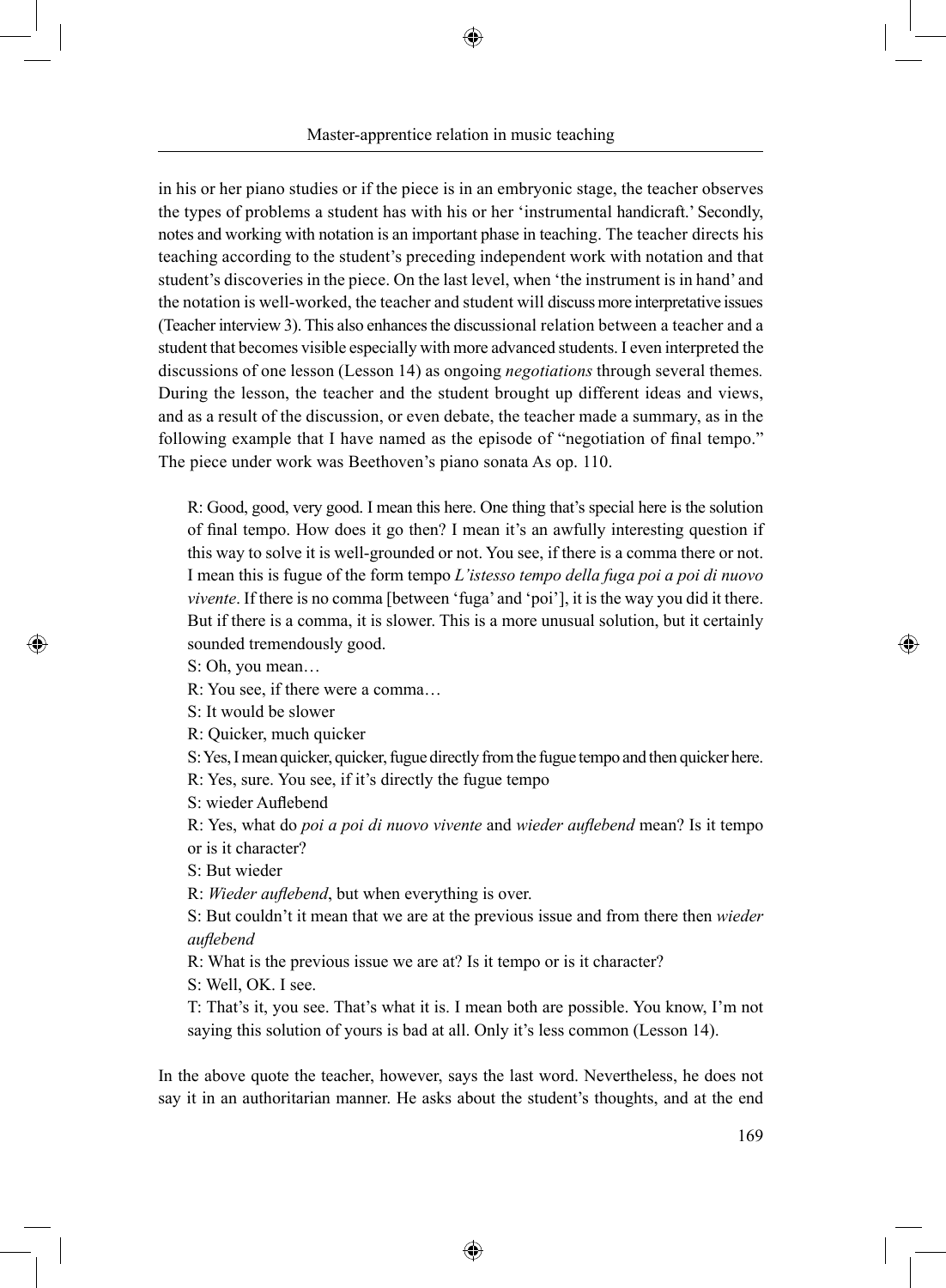of the episode he even encourages the student to make his own solution of final tempo. This episode describes well the teacher's supportive style in general. He is interested in his student's ideas of the pieces and making music and, together with student, wants to re-create the piece – as opposed to master teachers in Koopman's et al. (2007:390) study, where lessons were easily dominated by the teacher and students were not encouraged to take initiative. Raekallio seems to have a non-authoritarian view of learning, as he himself articulated in his first interview: "The process of teaching really gives insight to both the teacher and the student." It is as if the teacher and the student have together set out on a voyage of discovery (see Billig et al. 1988:65).

 However, technical piano problems are also solved with advanced students, so the teacher must be ready to skip between different levels (Teacher interview 3). During different piano lessons and moments the teacher is listening sensitively therefore to the type of help or guidance a student needs. Van Manen (1991) refers to a teacher's presence momentarily and situationally as *pedagogical moment*, moment that presumes pedagogical tact from a teacher. Pedagogical moment means encounters and interaction between a teacher and a student in which a teacher can cultivate the student's development in the best possible way. If we understand pedagogy as the excellence of teaching or, in Aristotle's words, a "good" or "virtue," as van Manen (1991:27-33) suggests, I would agree that the teacher is pedagogically tactful, and that a tactful person seems to have a sense of the right thing to do in each situation.

### **Respecting, encountering of musicians**

The students' relation to Raekallio is respectful. They appreciate their teacher and feel that they receive help for practising pieces, like one student tells: "Good things, I will do nicely, you can use them [advice of practicing] a long time in your own practicing" (Student interview 12).

⊕

 Like Kari Kurkela (1993:336-337), I would speak about a positive teacher image in which a teacher is seen as a helper and supporter, as an advisor and counsellor. We can presume that students in master courses have found their way there voluntarily and may be supported by their own teachers, and that they were studying inspired by their inner motivations. In such a situation a student is responsive – he or she may come to a lesson to receive something new instead of presenting what he or she already is able to play (see Kurkela 1993:343-344). The further data shows that students' relations to the teacher vary according to how long they have been working with the teacher or how advanced they are in their professional developments. For the novice the teacher is a reliable helper who gives useful advice to avoid pitfalls, and the student's role is more like that of a recipient's: "I'm more such a student, that is a recipient . . . I don't too much quarrel if I don't really feel that I disagree" (Student interview 13). The students studied further find their relations to their teacher more an encounter of musicians (Student interviews 14 and 15).

⊕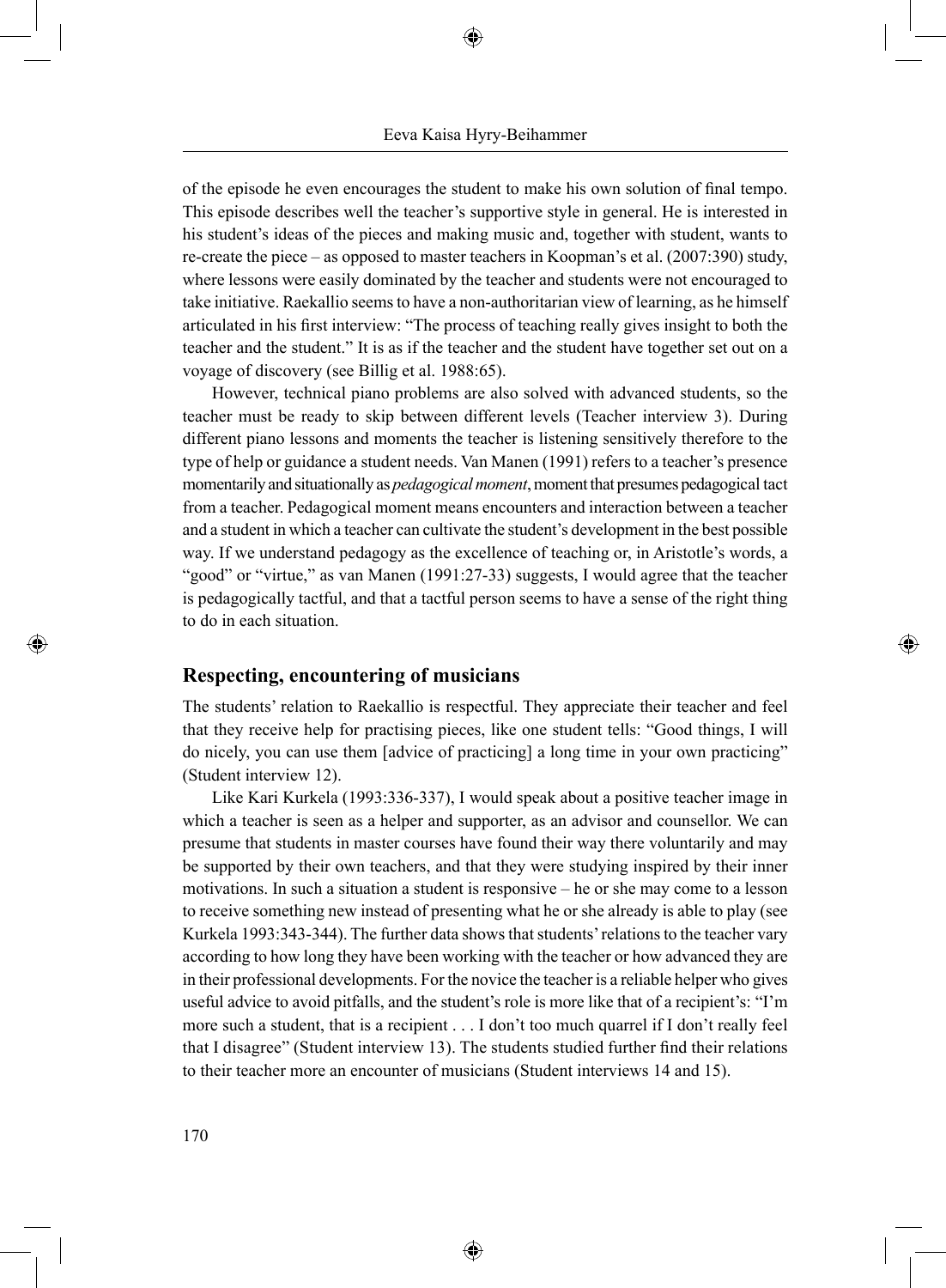### **Leading to the ethos f a player**

⊕

In piano teaching the musical aims are emphasized: the teacher underlines a good playing and he gives students pieces of advice how to practice in order to learn playing, to make piano pieces ready for their public presentations. He patiently helps his students in their practising processes as he himself states: "Let's say if some people have difficulties to learn, I am foolishly patient, it is then only technique . . . must only find means how to make it easier . . . to take it seriously is such a story that I can't compromise" (Teacher interview 3).

 The teacher's way of 'taking seriously' and 'being patient' can be understood as caring for and through the subject. The basis of Raekallio's teaching is a hope that his students will be good pianists in the future, so that they can also continue in their artist's work, although the most probable work for them is teaching in their area. This hope is borne also in situations in which the teacher is a little unsure about his student's future. He describes one of his students as a skilful player, with "no fault in her playing", but at the same time states that there are yet better pianists, "farther," "more dazzling virtuoso," "even younger." However, the teacher hopefully leaves the soloist back door open for the student: "Basically I look at her possibilities in a positive way." But he is surer that this student will be a good teacher, as she is an open person who copes well with other people. He estimates that "from a pianistic point of view the student is ready and will teach in an interesting place" (Teacher interview 3).

The teacher is an expert in his subject but also an example of his profession. By his own practice as a player and an artist, Raekallio is a pedagogue leading the students to the specific action culture of his field, to the ethos of a player. From that point of view, the teacher's advice on practicing can be interpreted as educating the student to enter the pianist's world and work and the western musical culture and tradition. At the same time, the teacher himself represents that world to the student; he is the model of a musician and a pianist. The teacher really *embodies* the subject he teaches (see van Manen 1991), he himself is what he teaches. In this case we can see that the teacher's power is self-evident; it is intertwined in the culture of the music. On the other hand in this case the teacher does not behave in an authoritative way in lessons, but is humble in relation to music, as he states:

I have worked in pedagogical situations in which the work aims at the appearances of pieces. Pieces are therefore important. I start by trying to find out how the student tries to play the piece and compare it with my own idea of the piece. Then I try to combine those approaches. Not in the way that I would say that the piece is ´from Sinai´ [sacred], but we are still in the same boat. No one has an exhaustive idea of the piece, but a master-work is always greater than the whole of its appearances. This teaching really adds insight. (Teacher interview 2)

⊕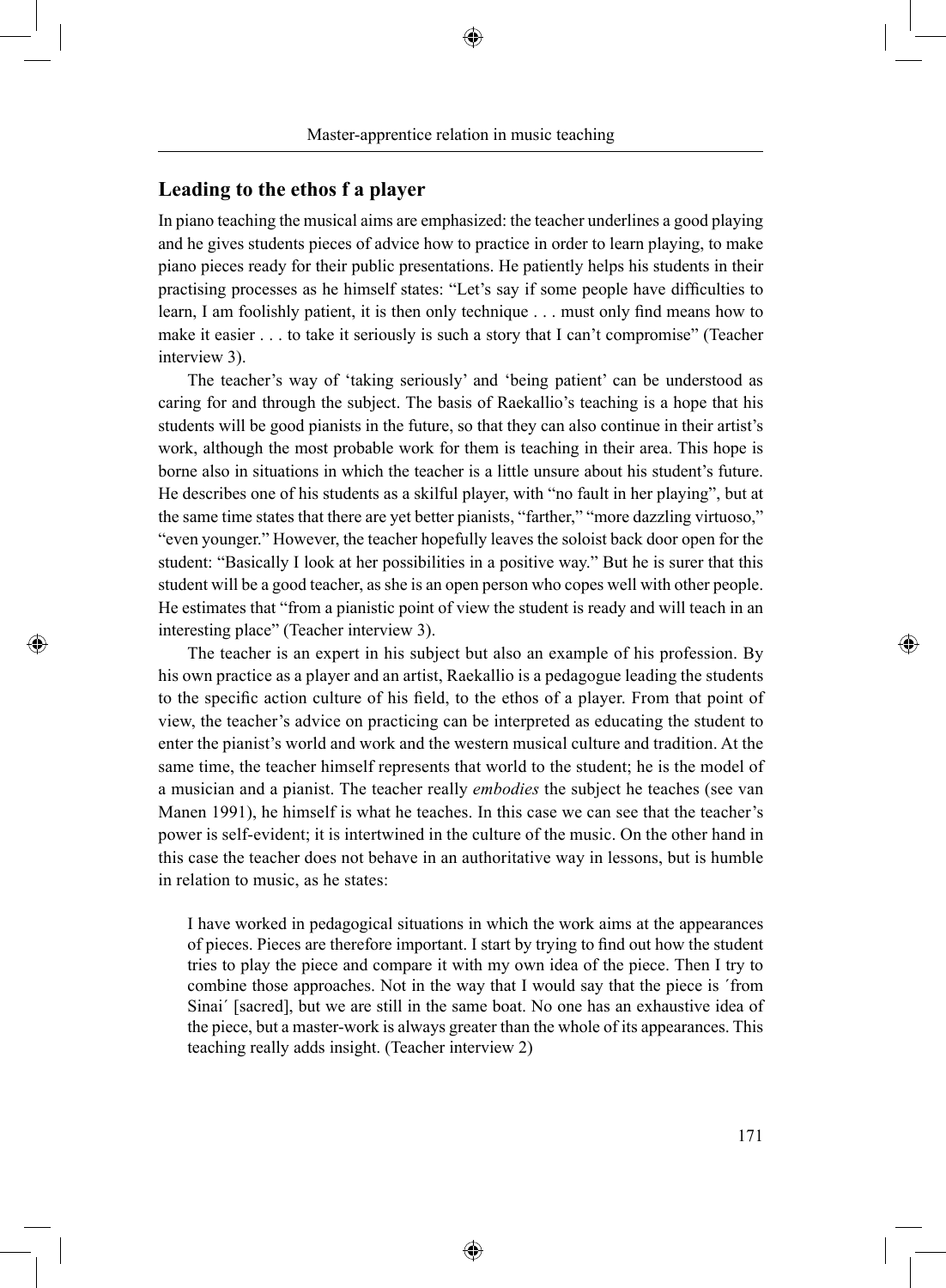## **Conclusions**

This study considers master-appprentice relation in music teaching. It focuses on the teaching of 'master teacher' Matti Raekallio by analysing his piano lessons and the interviews of him and his students. The results confirm a typical master teacher model in which the focus is on the musical score. In contrast to some views of the master teacher model, the teacher in this research seems 'in the same boat' as his students rather than taking a master's 'authoritative role.' Raekallio teaches in quite a constructive way, adjusting his teaching to suit the needs of different students and their different stages of competence. In the teacher-student relationship during the lessons, he makes his practical knowledge visible and audible by playing, by verbalising, and by reflecting aloud. The students are taught knowledge and skills but also guided in the culture and practice of the field. Teaching practice is concentrated on the music itself and also on working to achieve 'good results' to the degree that it might be described as 'passion.' Both the teacher and his students have a lively intention to make music, a so-called 'we-intention' (Kansanen 2004:102-103).

 Instead of imitation learning I would rather speak in this study of model learning, noting that this research confirms our understanding of the significance of model learning in music teaching. During lessons the teacher gave the students an elaborate model of performance, a model that targeted the physical performance demanded by the piece or the musical expression. On the other hand, the technique and interpretation of playing cannot be separated from each other: a musical expression of a certain type or aural image demands a certain technical performance, and the technical performance can be regarded as a part of the expression. As Raekallio (1995:22) formulates, "A pianist's technique and interpretation are one and the same thing; they can't be separated from each other." By performing during lessons and as performing artist the teacher is also a model of musician for his students. This statement is parallel with Klaus Nielsen's (2006) research results of his study about students' learning at the Academy of Music in Arhus (Denmark). Nielsen (2006:3) argues that besides piano techniques and music interpretation students learn from their main teachers a relationship to music in general. Angeliki Triantafyllaki (2010) remarks that 'performance teachers'– as 'main teachers' usually are – contribute to promoting authentic learning experiences for both themselves and students.

</del>

Although music teaching may be referred to as a 'secret garden,' as a space between a master and a novice to which others often have no access, on the basis of this research it would be more accurate to speak in the manner of Nielsen (2006) of the transparency of a master's work. Transparency refers to Raekallio's, the teacher's, ability to make a musical performance visible and audible through words and by playing himself. The teacher's playing can be a part of giving feedback, a reaction to the student's playing, upon which the student receives direct and accurate feedback to his or her playing. In this way the teacher, both through his or her own example and through the giving of feedback, sets standards for the student to be aimed at in practice.

⊕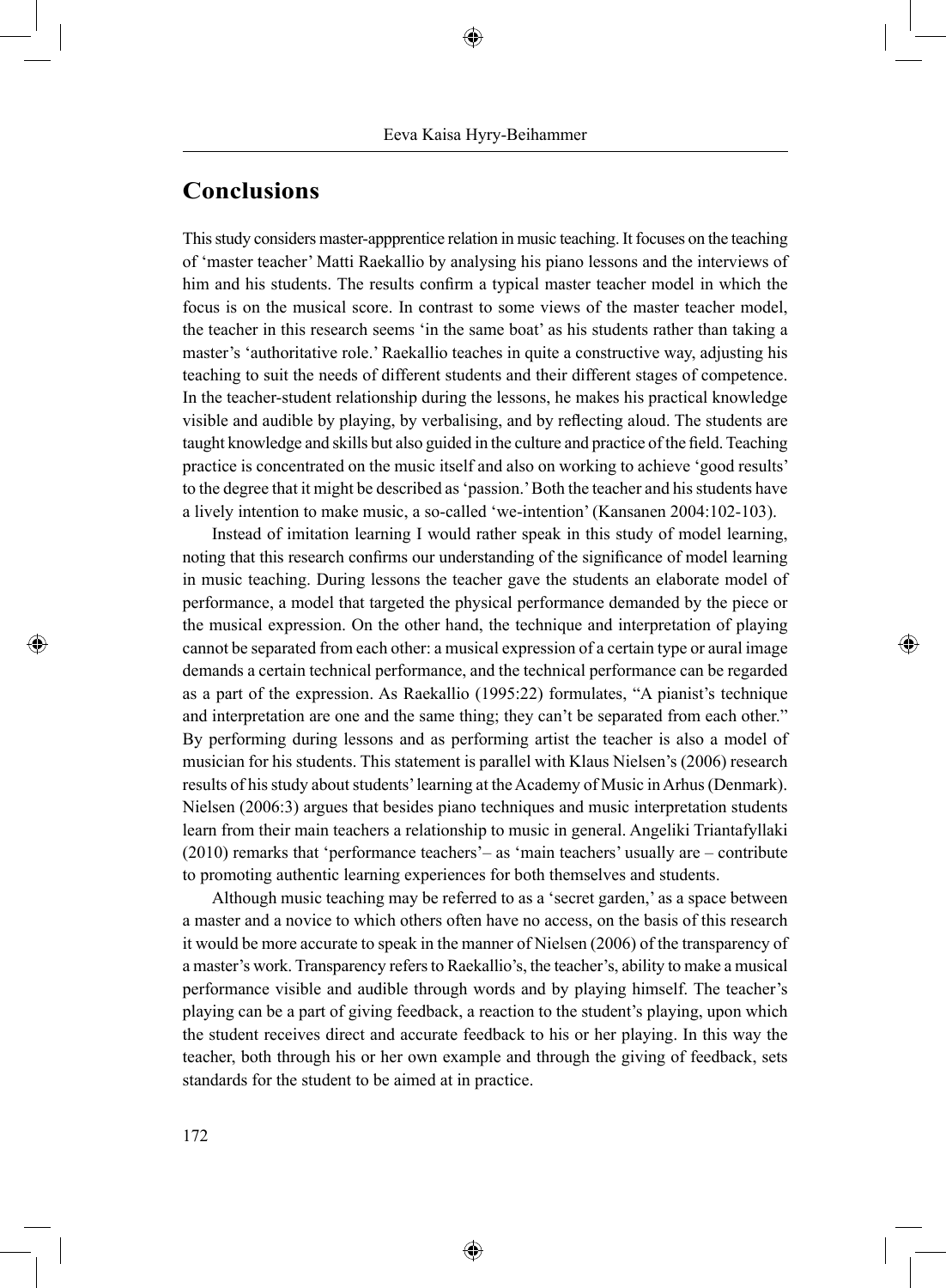# **Discussion**

What might the significance of a single study be on the teaching of music teaching generally; is the 'master teaching' I have described 'good' music teaching, an example of top-quality teaching that should be strived for? Indeed in other teacher research it has been seen as important to investigate the expert teacher model so that it is known towards what mark teachers are being developed (Stenberg & Horvath 1995). We may ask nonetheless who defines an expert, and is 'good teaching' the teaching of those who have been identified as experts (see Billig et al. 1988:65, Elbaz 1990:27). It is clear that profession-oriented studies require certain skills and readiness from a teacher, whether the teacher is a socalled ordinary teacher or a master teacher. It is also clear that at different ages, different teachers are needed, upon which one may consider that the potential teachership and other expertise of those teachers would lean in different ways. We may ask are these different issues taken into consideration when training music teachers; how should such issues be seen in that training; will the benchmark for all music teaching continue to be a kind of performance-oriented master teacher's model?

 Research in the area is needed so that we can better understand the culture of the field (Nerland 2007, Triantafyllaki 2005) and also the experiences and understandings of its teachers and students. This research confirms the significance of instrumental music teachers in different phases of lives of their students and in the process of becoming a musician or 'new master teacher'. To strengthen the voice of the music teacher, we need more music teachers' narratives, narratives in which they describe their work and being as a teacher. More descriptive research is needed on everyday teaching events and on the teaching of students of different ages. Versatile research would enable the generalisation or modelling of thought concerning the teaching of music. This research deals with music teaching for the most part from the point of view of the teacher. To widen the horizon, research is needed in which students have the chance to talk about their own experiences during music lessons. In student-oriented research the focus would shift naturally to the study of learning. In particular, the significance of the master-apprentice relationship in teaching and learning would be highlighted (Koopman et. al 2007). The subject might be examined further, and it might be explained how teaching in general could benefit from the best sides of the master-apprentice tradition, for example when cultivating new teaching concepts.

### **Notes**

⊕

<sup>1</sup> Imitation learning is linked to the behaviourist learning concept whose basic form is the formation of stimulus-reaction (S-R) associations: when a student is given a suitable stimulus, a process starts in the student that leads to a result. The student's correct, pre-defined reactions are a demonstration of the success of the teaching. This type of understanding can lead to seeing the student as a passive recipient who cannot take responsibility for his or her learning (Rauste-von Wright, von Wright & Soini 2003:148-151, 195-196). The authority of a teacher during a lesson can

⊕

</del>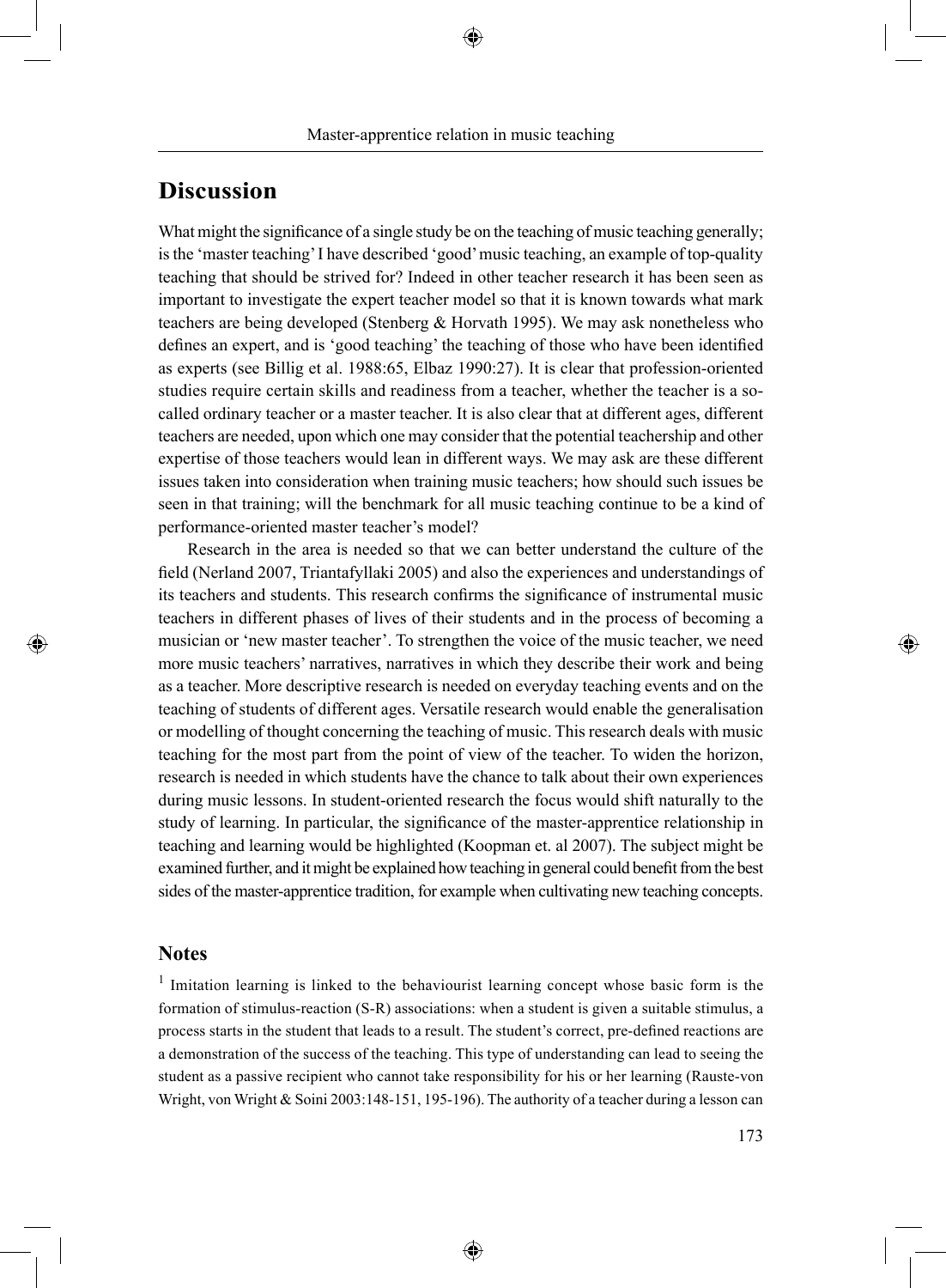cause the passivisation of a student and lead to a situation in which no room exists for discuss or presenting different viewpoints and in which the student next to imitates the teacher. This may prevent the student's musical development and the discovery of his or her own role as a producer of music (Tait 1992:532).

 $2^2$  The relation between the teacher and the student has been one of the main research interests both in Anglo-American and German educational research literature. In the *Geisteswissenschaft pedagogy* it has been one of the basic concepts and it has been characterised as asymmetrical and interactive; a student cannot be forced into it and it aims for the student's best so that the student develops into independence and the teacher makes her/himself finally unnecessary, making "a pedagogical suicide". (See Kansanen & Meri 1999)

 $3$  Story and narrative are the important concepts in narrative research. In the study of literature, story is defined as a sub-concept of narrative (Hyvärinen & Löyttyniemi 2005:189-192). In this article the terms are used synonymously.

<sup>4</sup> Theoretically teacher's narrative way of thinking is understood in this study as a narrative mode of thought presented by Jerome Bruner (1986:11-14). Bruner defines two modes of thinking and knowledge. Bruner's paradigmatic or logico-scientific mode of thought operates through well-formed arguments, through a search for universal truths, and through the organisation of elements into categories and theories (e.g., scientific thinking), whereas the narrative mode of thought operates by combining elements into well-wrought stories that aspire to be life-like and believable.

#### **References**

◈

Baddeley, Jenna & Singer, Jefferson (2007). Charting the life story's path. Narrative identity across the life span. In D. J. Clandinin (ed.) H*andbook of narrative inquiry: mapping a methodology* (pp. 177-202). Thousand Oaks, Calif.: Sage Publications.

⊕

- Billig, Michael, Condor, Susan, Edwards, Derek, Gane, Mike, Middleton, David & Radley, Alan (1988). *Ideological dilemmas.* London: Sage.
- Bruner, Jerome (1986). *Actual minds, possible words*. Cambridge: Harvard University Press.
- Bruner, Jerome (2006). Culture, mind, and narrative. In J. Bruner (ed.) *In search of pedagogy. Volume II. The selected works of Jerome S. Bruner* (pp. 230-236). London: Routledge.
- Davidson, Jane W., Moore, Derek G., Sloboda, John A., & Howe, Michael J. A. (1998). Characteristics of music teachers and the progress of young instrumentalists. *Journal of Research in Music Education 46*(1), 141-160.
- Elbaz, Freema (1990). Knowledge and discourse: the evolution of research on teacher thinking. In C. Day, M. Pope & P. Denicolo (eds.) *Insight into teacher's thinking and practice (pp.* 15-42). London: Falmer Press,
- Elbaz-Luwisch, Freema (2005). *Teachers' voices: storytelling and possibility*. Greenwich (Conn.): Information Age.

⊕

174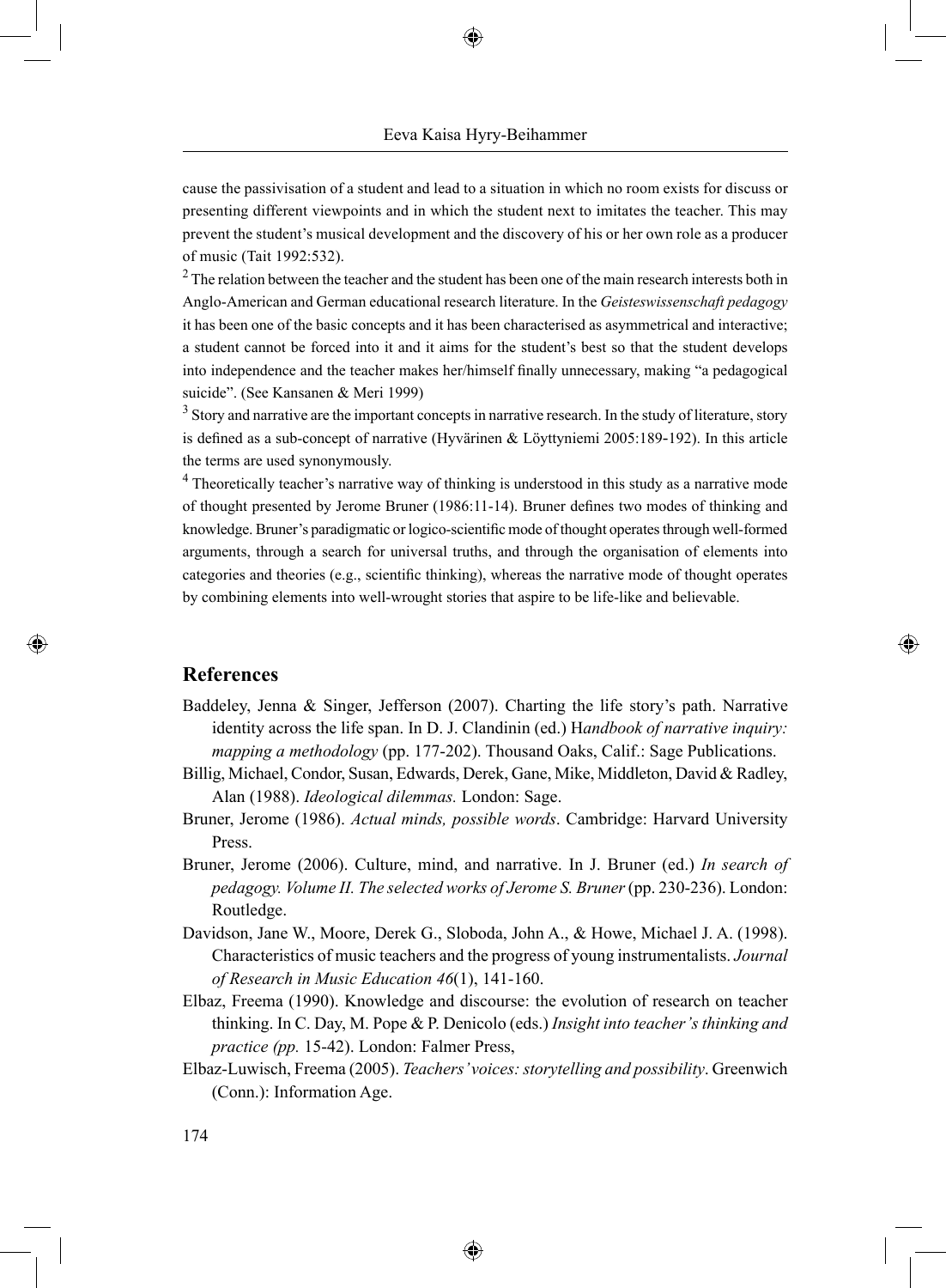Elliott, David J. (1995). *Music matters.* New York: Oxford University Press.

Gholson, Sylvia A. (1998). Proximal positioning: A strategy of practice in violin pedagogy. *Journal of Research in Music Education 32*(2), 113–122.

Gudmundsdottir, Sigrun (1990). Curriculum stories: four case studies of social studies teaching. In C. Day, M. Pope & P. Denicolo (eds.) *Insight into teacher's thinking and practice* (pp. 107-118). London: Falmer Press.

Gudmundsdottir, Sigrun (1995). The narrative nature of pedagogical content knowledge. In H. McEwan & K. Egan *(eds.) Narrative in teaching, learning and research* (pp. 24-38). New York: Teachers College Press.

- Hansen, David T. (1993). The moral importance of the teacher's style. *Journal of Curriculum Studies 25*(5), 397-422.
- Husu, Jukka (2002). *Representing the practice of teachers' pedagogical knowing*. The University of Helsinki. Research in Educational Sciences 9.
- Hyry, Eeva Kaisa (2007). *Matti Raekallio soitonopetuksensa kertojana ja tulkitsijana* [Matti Raekallio as a narrator and interpreter of his music teaching]. Acta Universitatis Ouluensis E 95. Oulu: University of Oulu. (Doctoral Thesis)
- Hyry-Beihammer, Eeva Kaisa (in press) Narratives in teaching practice Matti Raekallio as narrator in his piano lessons. *Music Education Research*.
- Hyvärinen, Matti & Löyttyniemi, Varpu (2005). Kerronnallinen haastattelu [Narrative interview]. In J. Ruusuvuori, & L. Tiittula (eds.) *Haastattelu: tutkimus, tilanteet ja vuorovaikutus* [The interview: examination, situation, and interaction] (pp. 189-222). Tampere: Vastapaino.

◈

- Kansanen, Pertti (2004). *Opetuksen käsitemaailma*.[The concept world of teaching] Opetus 2000. PS-kustannus.
- Kansanen, Pertti & Meri, Matti (1999). The didactic relation in the teaching-studyinglearning process. *TNTEE Publications 2*(1), 107-116.
- Kennell, Richard (2002). Systematic research in studio instruction in music. In R. Colwell & C. Richardson (eds.) *The new handbook of research on music teaching and learning: a project of the Music Educators National Conference (*pp. 243-256). New York: Oxford University Press.
- Koopman, Constantijn, Smit, Nico, de Vugt, Adri, Deneer, Paul & den Ouden, Jeanette (2007). Focus on practice-relationships between lessons on the primary instrument and individual practice in conservatoire education. *Music Education Research 9*(3), 373-97.
- Kostka, Marilyn J. (1984). An investigation of reinforcements, time use, and student attentiveness in piano lessons. *Journal of Research in Music Education 32*(2), 113-122.
- Kurkela, Kari (1993). *Mielen maisemat ja musiikki.* [Mindscapes and music] Helsinki: Sibelius Academy.
- Manturzewska, Maria (1990). A biographical study of the life-span development of professional musicians. *Psychology of Music 18*(2), 112-139.
- Matthews, Denis (1985). *Beethoven* [translated into Finnish by R. Kauko]. Helsinki: Otava.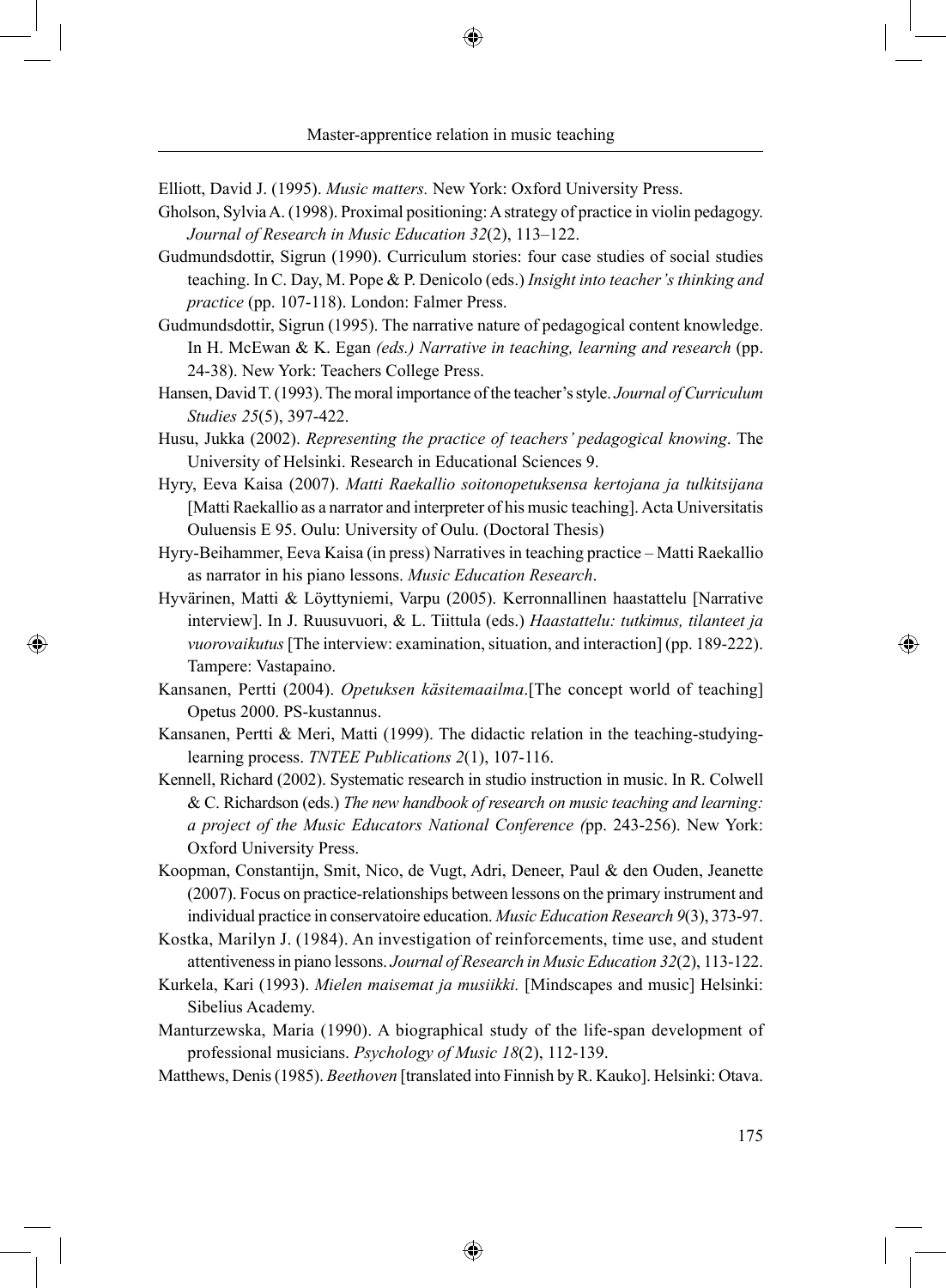- Nerland, Monika (2004). *Instrumentalundervisning som kulturell praksis. En diskursorientiert studie av hovedinstrumentundervisning i høyere musikkutdanning*. Universitetet i Oslo. Oslo: NMH-publikasjoner, 2004:1.
- Nerland, Monika (2007). One-to-one teaching as cultural practice: two case studies from an Academy of Music. *Music Education Research 9* (3), 399-416.
- Nielsen, Klaus (2006). Apprenticeship at the Academy of Music. *International Journal of Education & the Arts 7*(4). Retrieved from http://www.ijea.org/v7n4/v7n4.pdf
- Nielsen, Klaus & Kvale, Steinar (1997). Current issues of apprenticeship. Nordisk Pedagogik. *Journal of Nordic Educational Research 7*(3), 130-139.
- Raekallio, Matti (1995). Tekniikka ja tulkinta: Kumpi ohjaa kumpaa? Ajatuksia pianistin työstä [Technics and interpretation: Which leads which? – Thoughts of the work of pianist]. *Rondo 33*(1), 22-27.
- Rauste-von Wright, Maijaliisa, von Wright Johan & Soini, Tiina (2003). *Oppiminen ja koulutus [Learning and education].* Helsinki: Otava.
- Riessman, Catherine K. (2008). *Narrative methods for the human sciences.* Los Angeles: Sage.
- Rosenthal, Roseanne K. (1984). The relative effects of guided model, model only, guide only, and practice only treatments on the accuracy of advanced instrumentalists' musical performance. *Journal of Research in Music Education 32*(4), 265-274.
- Rostvall, Anna-Lena & West, Tore (2003). Analysis of interaction and learning in instrumental teaching. *Music Education Research 5*(3), 214-226.

⊕

- Siebenaler, Dennis J. (1997). Analysis of teacher–student interactions in piano lessons of adults and children. *Journal of Research in Music Education 45*(1), 6-20.
- Sosniak, Lauren A. (1985). Learning to be a concert pianist. In B. S. Bloom (ed.) *Developing talent in young people* (pp. 19-67). New York: Ballantine Books.
- Stenberg, Robert J., & Horvath, Joseph A. (1995). *A prototype view of expert teaching. Educational Researcher 24*(6), 9-17.
- Tait, Malcolm (1992). Teaching strategies and styles. In R. Colwell (ed.) *Handbook of*  research on music teaching and learning: a project of the Music Educators National *Conference* (pp. 525-534). New York: Schirmer Books.
- Triantafyllaki, Angeliki (2005). A call for more instrumental music teaching research. *Music Education Research 7*(3), 383-387.
- Triantafyllaki, Angeliki (2010). Performance teachers' identity and professional knowledge in advanced music teaching. *Music Education Research 12*(1), 71-87.
- Van Manen, Max (1991). *The tact of teaching. The meaning of pedagogical thoughtfulness*. Ontario: Althouse.
- Van Manen, M. (1994). Pedagogy, virtue, and narrative identity in teaching. *Curriculum Inquiry 4*(2), 135-170
- Young, Vanessa, Burwell, Kim, & Pickup, David (2003). Areas of study and teaching strategies in instrumental teaching: A case study research project. *Music Education Research 5*(2), 139-155.

⊕

176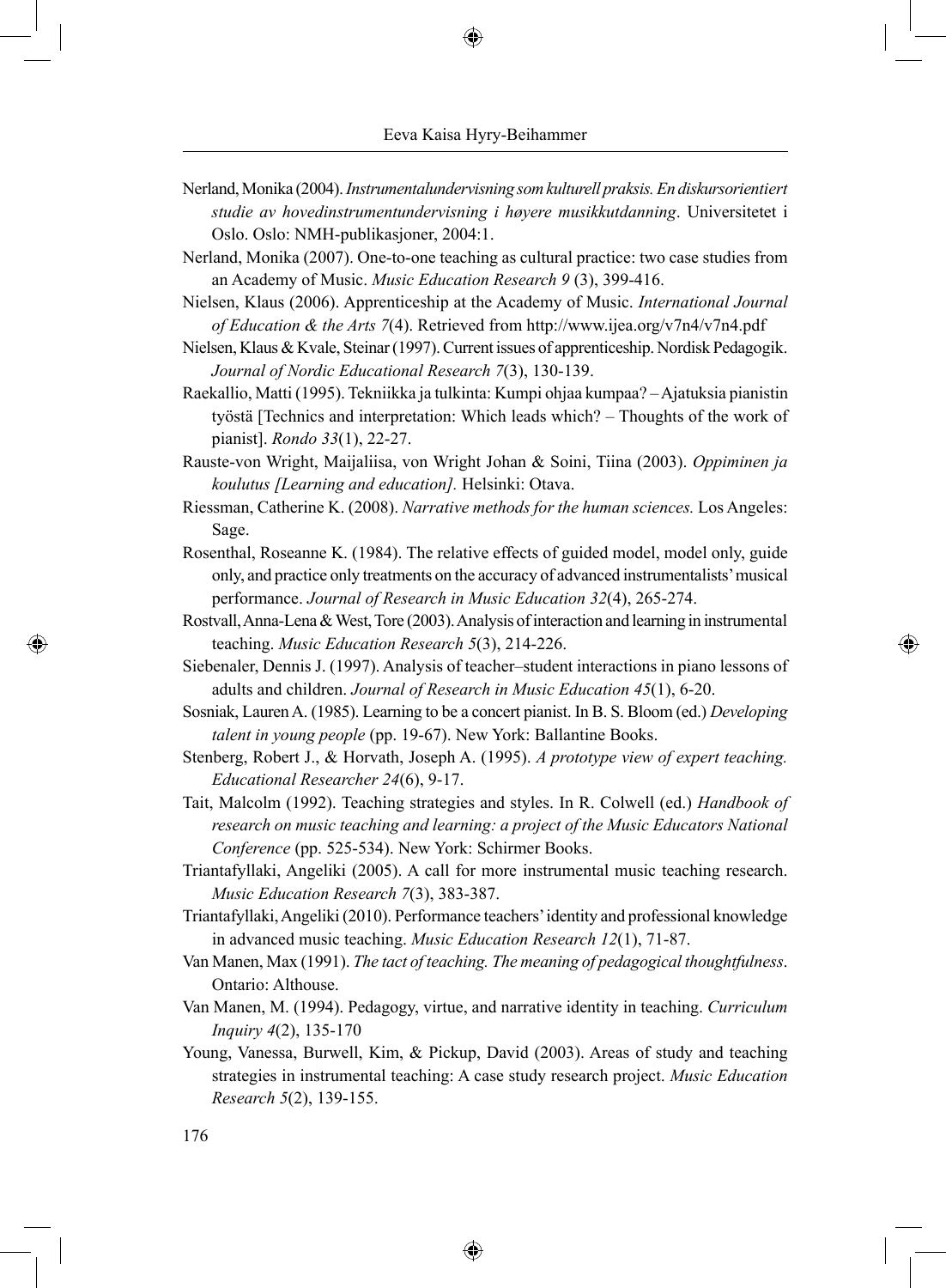Master-apprentice relation in music teaching

 $\bigoplus$ 

 $\bigoplus$ 

Researcher, Ph.D. Eeva Kaisa Hyry-Beihammer Department of Educational Sciences P.O. Box 2000 FI-90014 University of Oulu, Finland eeva.hyry@oulu.fi

◈

 $\bigoplus$